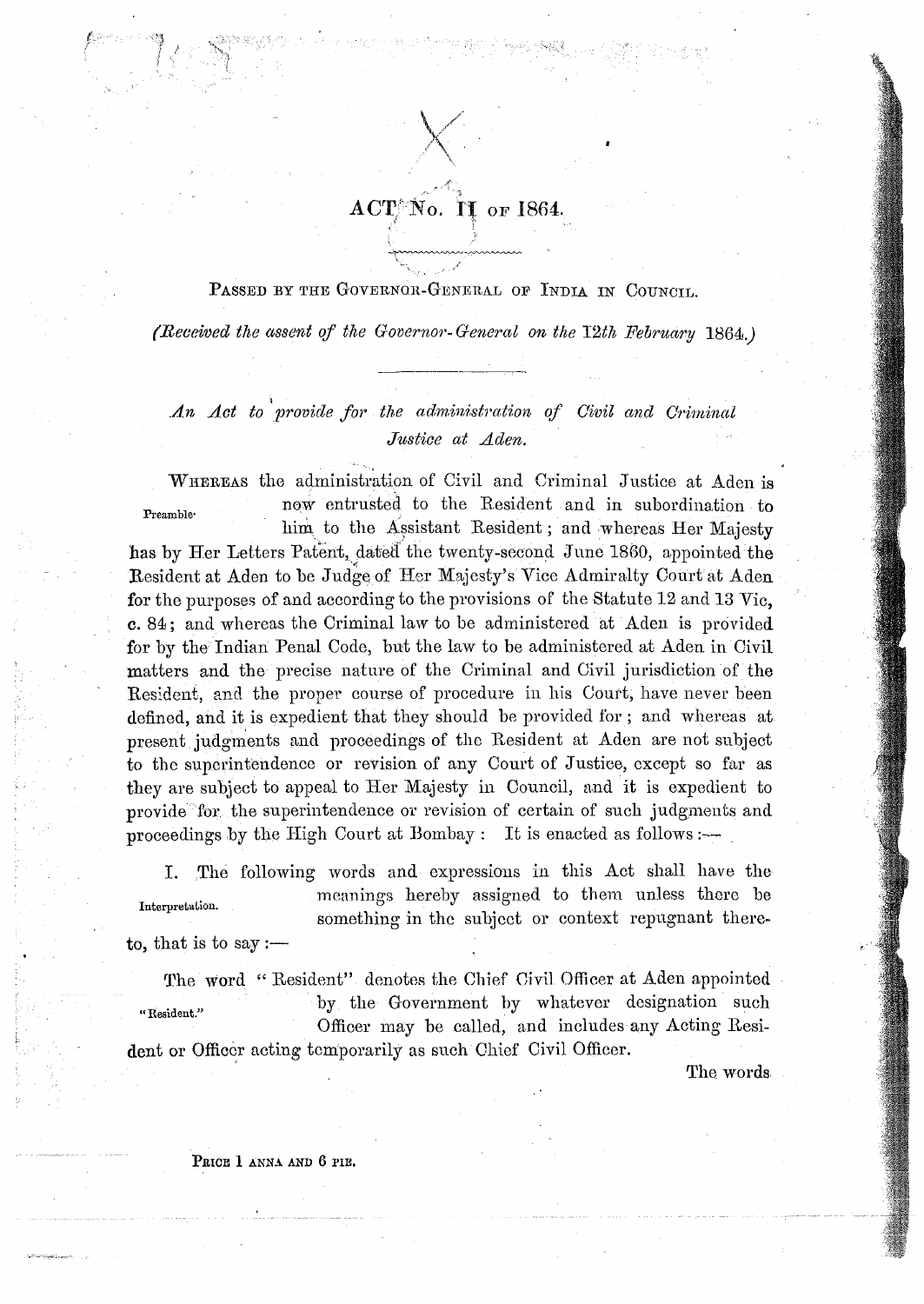## ACT No. I1 OF 1864. **<sup>6</sup>**

The words "Assistant Resident" denote any Officer appointed by the "Assistant Resident." Government to assist the Resident at Aden by what ever designation such Officer may be called, and includes an Acting Assistant.

The words "Court of the Resident" include the Court of any Assistant " Court of the Resident." Resident.

Words importing the singular number include the plural number, and Number. words importing the plural number include the singular number.

Gender. **Words** importing the masculine gender include females.

#### CIVIL JURISDICTION.

Administration of Civil Jus-<br>tice vested in the Court of the

11. The administration of 'Civil Justice at Aden  $t_{\text{tive}}$  is hereby declared to be vested in the Court of the Resident Resident. Resident.

Resident may try, in the first<br>instance, all cases instituted in<br>the Court of the Resident.

111. The Resident may hear and determine, in the first instance, all cases instituted in the Court of the Resident of what. ever nature and whatever may be the amount or value of the property in dispute.

IV. The Assistant Residents shall have power to hear and determine, in Assistant Residents may try the first instance, all cases instituted in the Court of  $\epsilon$  cases allotted to them. the Resident of whatever nature and whatever may be the amount or value of the property in dispute. The Resident may from time to time direct in what nianner the cases instituted **in** his Court shall be distributed amongst the Assistant Residents.

V. When any suit which relates to immoveable property, or in which the claim, estimated according to any Law for the Appeal in what cases to lie<br>from Assistant Resident to Refrom Assistant Resident to Re- valuation of claims for the time being in force, shall exceed five hundred Rupees in value, is tried in the first

instance by an Assistant Resident, an appeal shall lie from his decision to the Resident. An appeal shall also lie to the Resident from all orders passed by an Assistant Resident in the execution of a decree or other order from which, had the order been passed by a Court subordinate to the Court of a District Judge in the Presidency of Bombay, an appeal would have been allowed to the District Judge, as well as from all orders passed by an Assistant Resident in cases other than suits as defined in the Code of Civil Procedure.

VI. For

ر<br>1986ع ۾ پارٽي پيدائش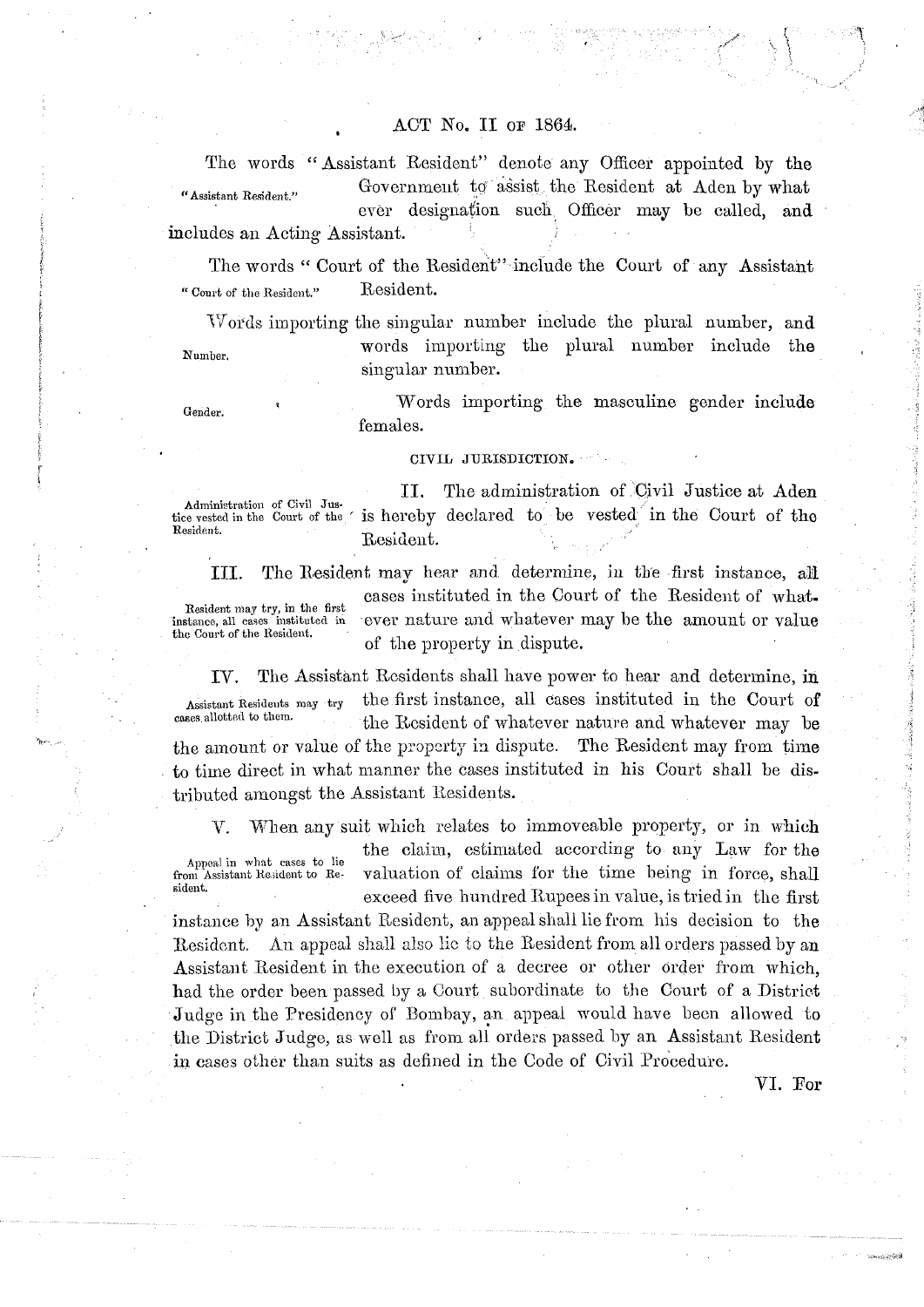## ACT No. II or 1864.

#### CIVIL PROCEDURE.

Code of Civil Procedure applicable.

XVI.

Except as otherwise provided in this Act, the proceedings in suits and cases of every description between party and party brought in the Court of the Resident shall be

**A MENGAN** 

regulated by the Code of Civil Procedure, and by any other Act or Acts in relation to Civil Procedure in force for the time being.

### CRIMINAL JURISDICTION.

XVII. The administration of Criminal Justice at Aden is hereby declared to be vested in the Court of the Resident, Administration of Criminal Justice vested in Court of the save as is herein otherwise provided. Resident, subject to proviso.

Governor of Bombay may give Assistant Residents certain ..<br>powers.

XVIII.

The Governor of Bombay in Council may invest any Assistant Resident with the powers of a Magistrate, or of a subordinate Magistrate of the first or second class as described in the Code of Criminal Procedure, and such

Assistant Resident shall exercise such powers under the said Code, but subject to the provisions of this Act.

In every case tried by an Assistant Resident in which the punish- $XIX.$ ment awarded shall be imprisonment for a period exceed-Appeal from Assistant Resident to Resident, in what cases. ing six months with or without fine, or shall be only a fine exceeding five hundred Rupees, an appeal shall lie from the sentence of the Assistant Resident to the Resident. No appeal shall lie from the sentence of an Assistant Resident in any case in which the punishment awarded shall be imprisonment for a period not exceeding six months with or without fine, or shall be only a fine not exceeding five hundred Rupees; but the Resident may in all cases, within the period allowed for appeal in appealable cases, call for any proceedings whatever of the Assistant Resident at any stage thereof, and may pass such order thereon as he may think fit.

 $XX.$ The Resident shall except as in this Act is otherwise provided exer-

Resident to exercise powers of Court of Session, and also of a Magistrate.

cise all the powers of a Court of Session as defined in the Code of Criminal Procedure, and he may also, when it shall seem to him proper so to do, exercise the powers

of a Magistrate as defined in the said Code, except in cases triable before himself as a Court of Session.

The Resident in the exercise of his powers as a Court of Session XXI. shall hold gaol deliveries at convenient periods, of which As a Court of Session, to hold gaol deliveries. due notice shall be given, for the trial of all persons charged with offences punishable under the Indian Penal Code, or under any other law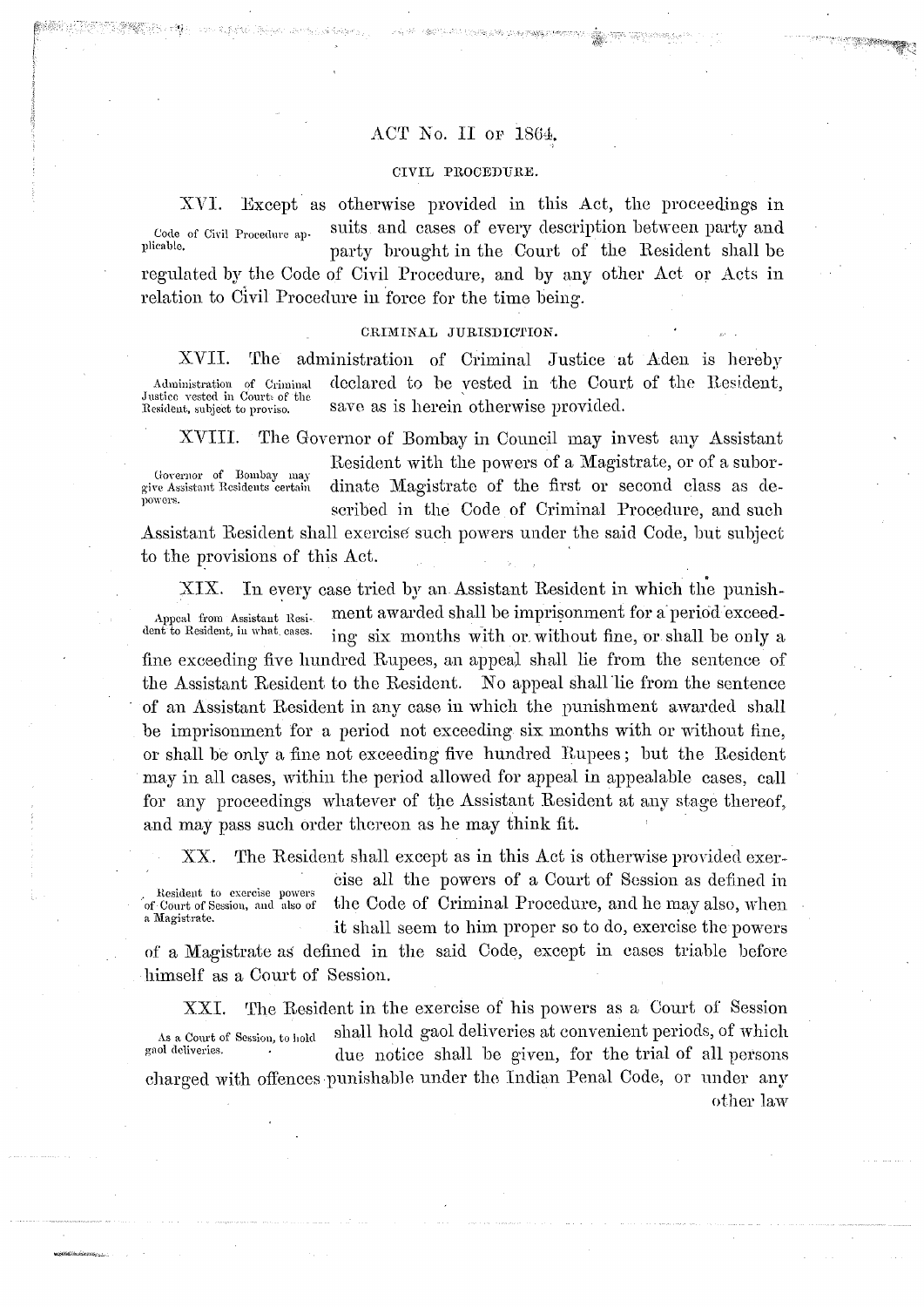# ACT No. II OF 1864.

other law in force for the time being, who may be committed to take their trial before him as a Court of Session. Provided that the Resident shall not

European British charged with offences able with death, to be committed for trial to High Court at Bombay.

have power to try any European British subject charged with an offence punishable with death under the said Code. The commitment of any European British subject charged with any such offence shall be made to the

High Court at Bombay. In all other cases the commitments made within the limits of the jurisdiction of the Court of the Resident for offences punishable under the Indian Penal Code, sliall be made to the Court of the Resident.

XXII. If any European British subject shall be charged in Aden with

subjects, when charged with<br>offences other than those punish-

Commitment and trial of such any offence (other than an offence punishable with death subjects, when charged with under the Indian Penal Code) which a Justice of the same with death. Peace shall not be competent to punish, and there shall

be sufficient grounds for committing him for trial, such European British subject shall be committed to the Court of the Resident, and shall be tried by the Resident.

### CRIMINAL PROCEDURE.

,

XXIII. Save as in this Act otherwise provided, the proceedings in all Proceedings in Criminal cases of any description brought in any Court<br>how to be regulated. in Aden shall be regulated by the Code of Criminal in Aden shall be regulated by the Code of Criminal Procedure.

XXIV. Criminal trials before the Resident as a Court of Session, in which a European (whether a British subject or not) ean by the Resident to be by or an American is the accused person or one of the accused persons, shall be by jury, and in such case the

jury, if such European or American shall desire it, shall consist of at least one half Europeans or Americans, if such a jury can be procured.

XXV. The Resident shall from time to time prepare and make out in alphabetical order, a list of persons residing at Aden

List of Jurors.<br>who are in the judgment of the Resident qualified from their education and character to serve as Jurors. The list shall contain the names, places of abode, and quality or business of every such person, and shall mention the race to which he belongs.

XXVI. Copies of such list shall be stuck up in the Court of the Resident, and every such copy shall have subjoined to it **a**  Publication of List. notice stating that objections to the list will be heard and determined by the Resident at a time and place mentioned in the notice.

Trial of European or **Ameri-**

jurv.

XXVII. All